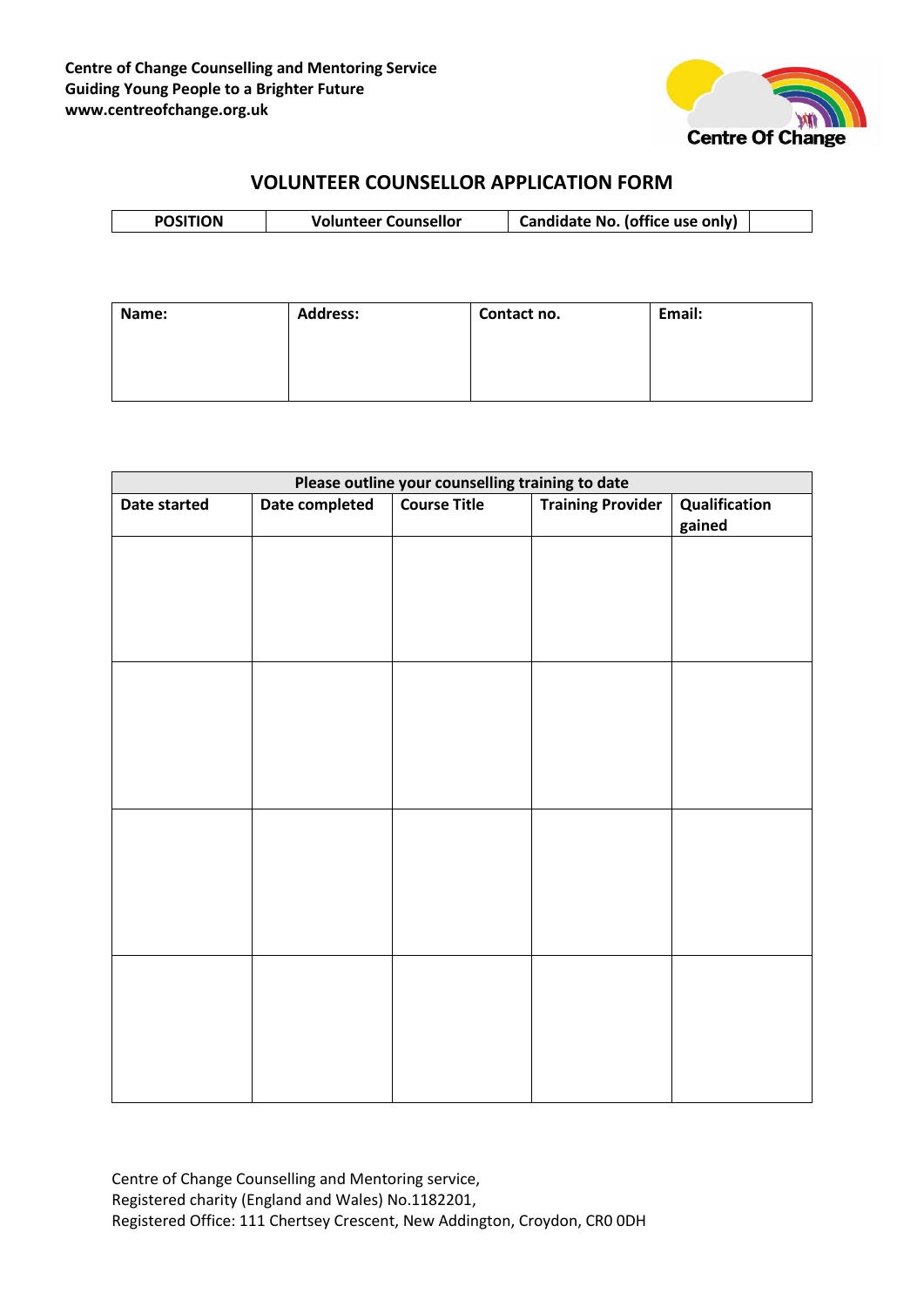

| <b>EMPLOYMENT HISTORY (starting with most recent)</b> |            |                                      |                      |                        |
|-------------------------------------------------------|------------|--------------------------------------|----------------------|------------------------|
| <b>Date Started:</b>                                  | Date left: | <b>Employers name</b><br>and address | <b>Position held</b> | <b>Main duties and</b> |
|                                                       |            |                                      |                      | responsibilities       |
|                                                       |            |                                      |                      |                        |
|                                                       |            |                                      |                      |                        |
|                                                       |            |                                      |                      |                        |
|                                                       |            |                                      |                      |                        |
|                                                       |            |                                      |                      |                        |
|                                                       |            |                                      |                      |                        |
|                                                       |            |                                      |                      |                        |
|                                                       |            |                                      |                      |                        |
|                                                       |            |                                      |                      |                        |
|                                                       |            |                                      |                      |                        |
|                                                       |            |                                      |                      |                        |
|                                                       |            |                                      |                      |                        |
|                                                       |            |                                      |                      |                        |
|                                                       |            |                                      |                      |                        |
|                                                       |            |                                      |                      |                        |
|                                                       |            |                                      |                      |                        |
|                                                       |            |                                      |                      |                        |
|                                                       |            |                                      |                      |                        |
|                                                       |            |                                      |                      |                        |
|                                                       |            |                                      |                      |                        |
|                                                       |            |                                      |                      |                        |
|                                                       |            |                                      |                      |                        |
|                                                       |            |                                      |                      |                        |
|                                                       |            |                                      |                      |                        |
|                                                       |            |                                      |                      |                        |
|                                                       |            |                                      |                      |                        |
|                                                       |            |                                      |                      |                        |
|                                                       |            |                                      |                      |                        |
|                                                       |            |                                      |                      |                        |
|                                                       |            |                                      |                      |                        |
|                                                       |            |                                      |                      |                        |
|                                                       |            |                                      |                      |                        |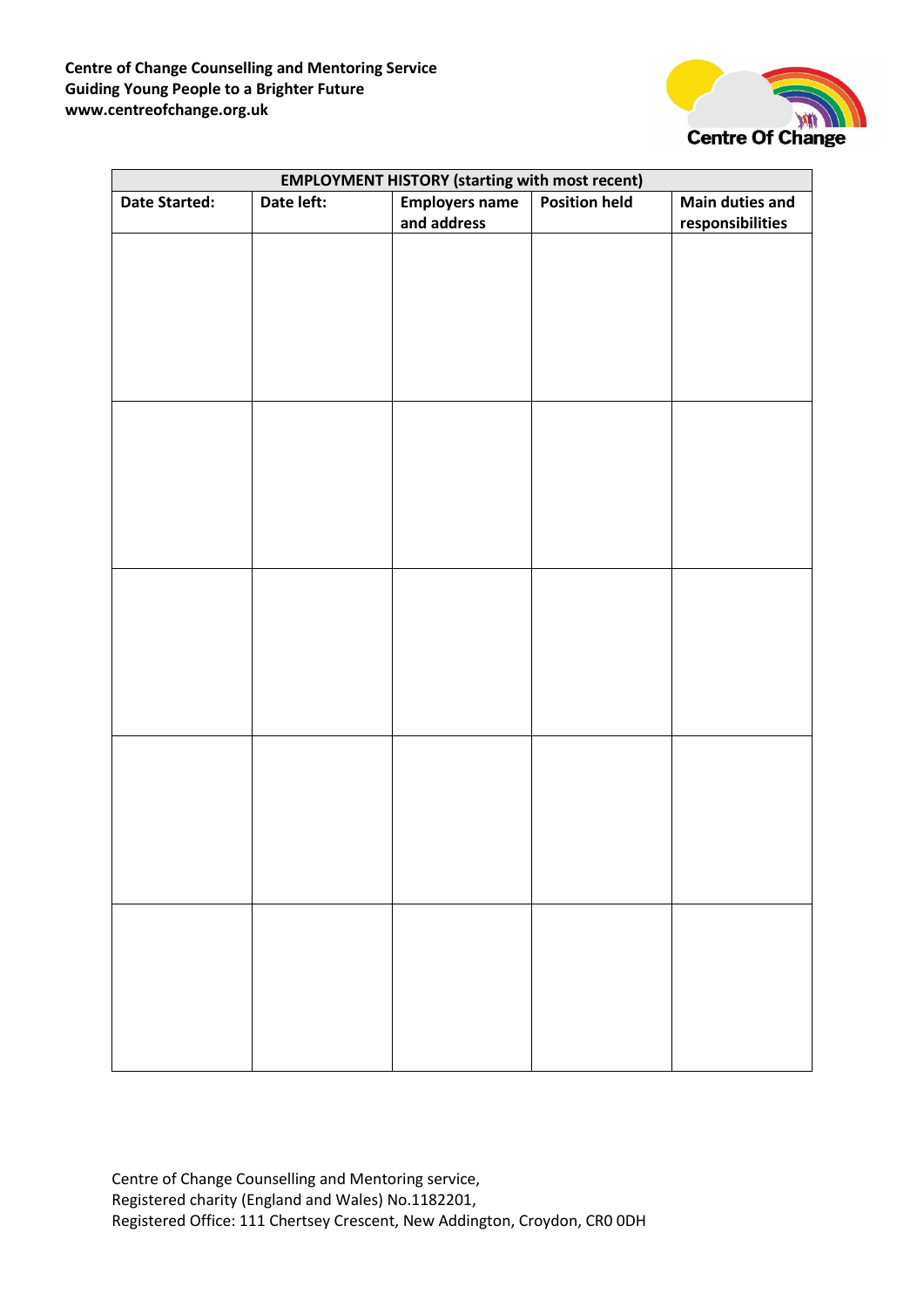

### **Details of Practical Counselling experience: Please give details of all counselling sessions you have conducted. Please also describe the capacity in which you have been involved in these sessions (working in triads within college/university setting OR actual clients)**

**Please outline your core values and ethics and the major counselling framework you work in**

**Please explain why Centre of Change appeals to you as a work placement**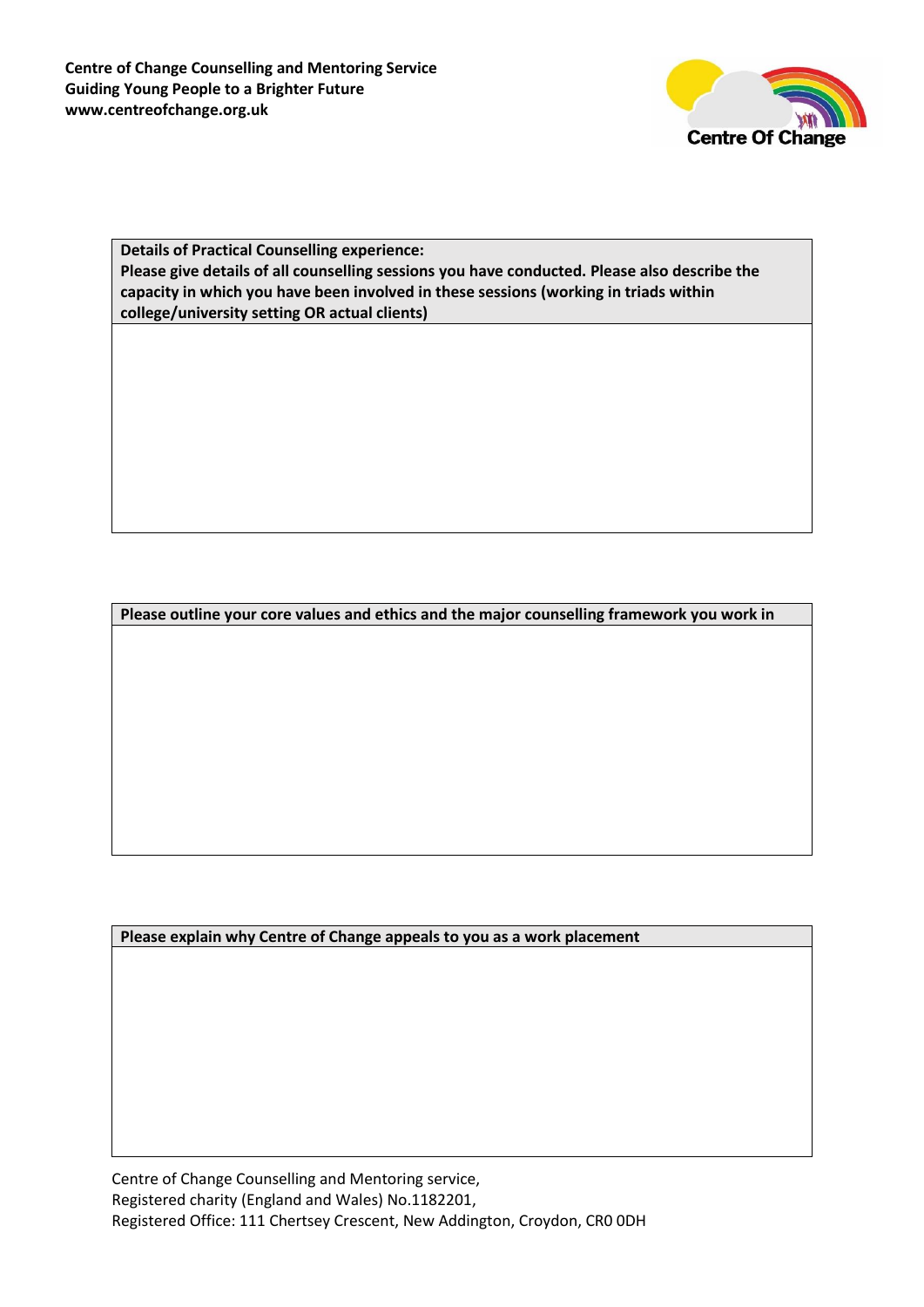

**All volunteer counsellors are expected to engage in personal therapy and to undertake regular supervision sessions. As part of your placement with us, you are entitled to in-house supervision (minimum of one hour per month. You are expected to see 3 clients per week, including at least one minor (under 18).** 

| Please provide details of your personal therapist |
|---------------------------------------------------|
| Name:                                             |
|                                                   |
| Organisation (if applicable):                     |
|                                                   |
| Contact telephone number:                         |
|                                                   |
| Email:                                            |
|                                                   |
| Professional body he/she belongs to:              |

| Monday:    | Thursday: |
|------------|-----------|
|            |           |
| Tuesday:   | Friday:   |
|            |           |
| Wednesday: | Saturday: |
|            |           |

| Please indicate days and times you are available for supervision. |  |           |  |
|-------------------------------------------------------------------|--|-----------|--|
|                                                                   |  |           |  |
| Monday:                                                           |  | Thursday: |  |
|                                                                   |  |           |  |
| Tuesday:                                                          |  | Friday:   |  |
|                                                                   |  |           |  |
| Wednesday:                                                        |  | Saturday: |  |
| Fromto.                                                           |  | From.     |  |

## **REFEREES: PLEASE GIVE DETAILS OF 2 PROFESSIONAL REFEREES – Course tutor / Supervisor / Manager**

| Referee 1        | Referee 2        |
|------------------|------------------|
| <b>Name</b>      | <b>Name</b>      |
| Organisation     | Organisation     |
| <b>Telephone</b> | <b>Telephone</b> |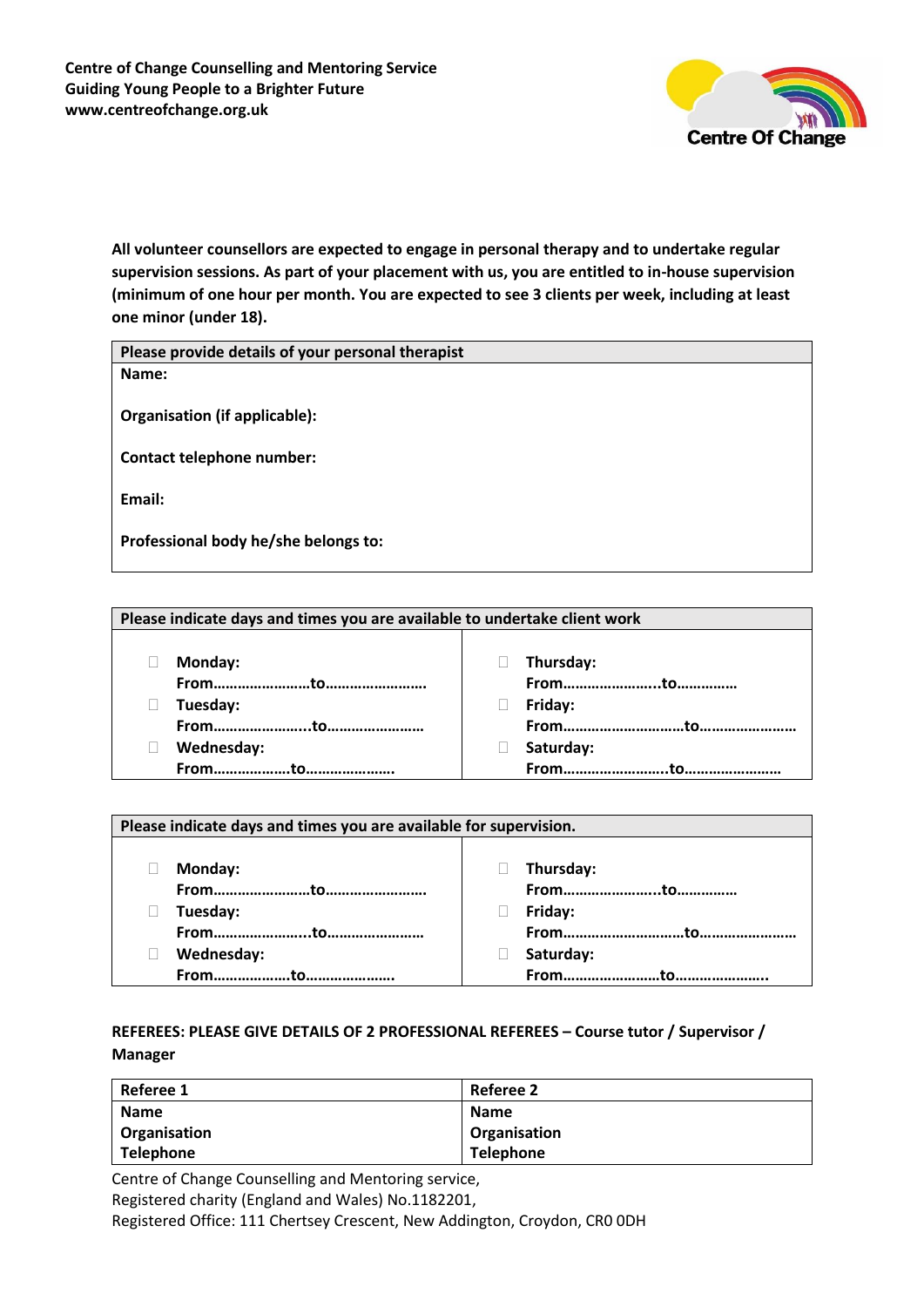

| <b>Email</b>               | Email                      |
|----------------------------|----------------------------|
| <b>Relationship to you</b> | <b>Relationship to you</b> |

### **Equal opportunities monitoring form**

**This form is a monitoring tool and does not form part of your application process.** 

**Completion of this form is not compulsory and will not affect your application in any way**

| <b>POSITION: VOLUNTEER COUNSELLOR</b> |                                   |                                                              |                | Candidate No. (office use only)                        |        |  |
|---------------------------------------|-----------------------------------|--------------------------------------------------------------|----------------|--------------------------------------------------------|--------|--|
| Name:                                 |                                   | <b>Address:</b>                                              | Contact no.    |                                                        | Email: |  |
|                                       |                                   |                                                              |                |                                                        |        |  |
|                                       |                                   |                                                              |                |                                                        |        |  |
|                                       |                                   |                                                              |                |                                                        |        |  |
|                                       |                                   | Which cultural, ethnic or racial group do you identify with? |                |                                                        |        |  |
|                                       |                                   |                                                              |                |                                                        |        |  |
| ш                                     | White - British                   |                                                              | $\mathbb{R}^n$ | <b>Black - African</b>                                 |        |  |
| П.                                    | White $-$ Irish                   |                                                              | n.             | <b>Black - British</b>                                 |        |  |
| H.                                    | White - other European            |                                                              | $\mathbb{R}^n$ | <b>Black - Caribbean</b>                               |        |  |
| П                                     | White $-$ Non $-$ European        |                                                              | П.             | <b>Black - European</b>                                |        |  |
|                                       |                                   |                                                              |                |                                                        |        |  |
| $\Box$                                | Asian - British                   |                                                              | $\Box$         |                                                        |        |  |
| П.                                    | Asian - East                      |                                                              |                | Other (Including dual or mixed:<br><b>Please state</b> |        |  |
| П.                                    | Asian - South                     |                                                              |                |                                                        |        |  |
|                                       |                                   |                                                              |                |                                                        |        |  |
|                                       |                                   | How would you describe your sexual orientation?              |                |                                                        |        |  |
| П                                     | Heterosexual                      |                                                              | n.             | <b>Bisexual</b>                                        |        |  |
| П                                     | Gay                               |                                                              | П              | Other - please state                                   |        |  |
| П                                     | Lesbian                           |                                                              |                |                                                        |        |  |
|                                       |                                   | Please indicate your religion or faith group identity        |                |                                                        |        |  |
| П                                     | Christian                         |                                                              | $\mathbb{R}^n$ | <b>Sikh</b>                                            |        |  |
| П.                                    | Jewish                            |                                                              | П              | <b>Atheist</b>                                         |        |  |
| $\Box$                                | <b>Muslim</b>                     |                                                              | П              | <b>Other</b>                                           |        |  |
| $\mathbf{L}$                          | Hindu                             |                                                              |                |                                                        |        |  |
|                                       | Which age range do you belong to? |                                                              |                |                                                        |        |  |
| П.                                    | 25-35                             |                                                              | $\Box$         | 46-55                                                  |        |  |
| П                                     | 36-45                             |                                                              | П              | Other - please state                                   |        |  |
|                                       |                                   | Do you consider yourself to have a disability?               |                |                                                        |        |  |
| П                                     | Yes - please explain              |                                                              |                |                                                        |        |  |
| П                                     | <b>No</b>                         |                                                              |                |                                                        |        |  |
| п                                     | Prefer not to say                 |                                                              |                |                                                        |        |  |